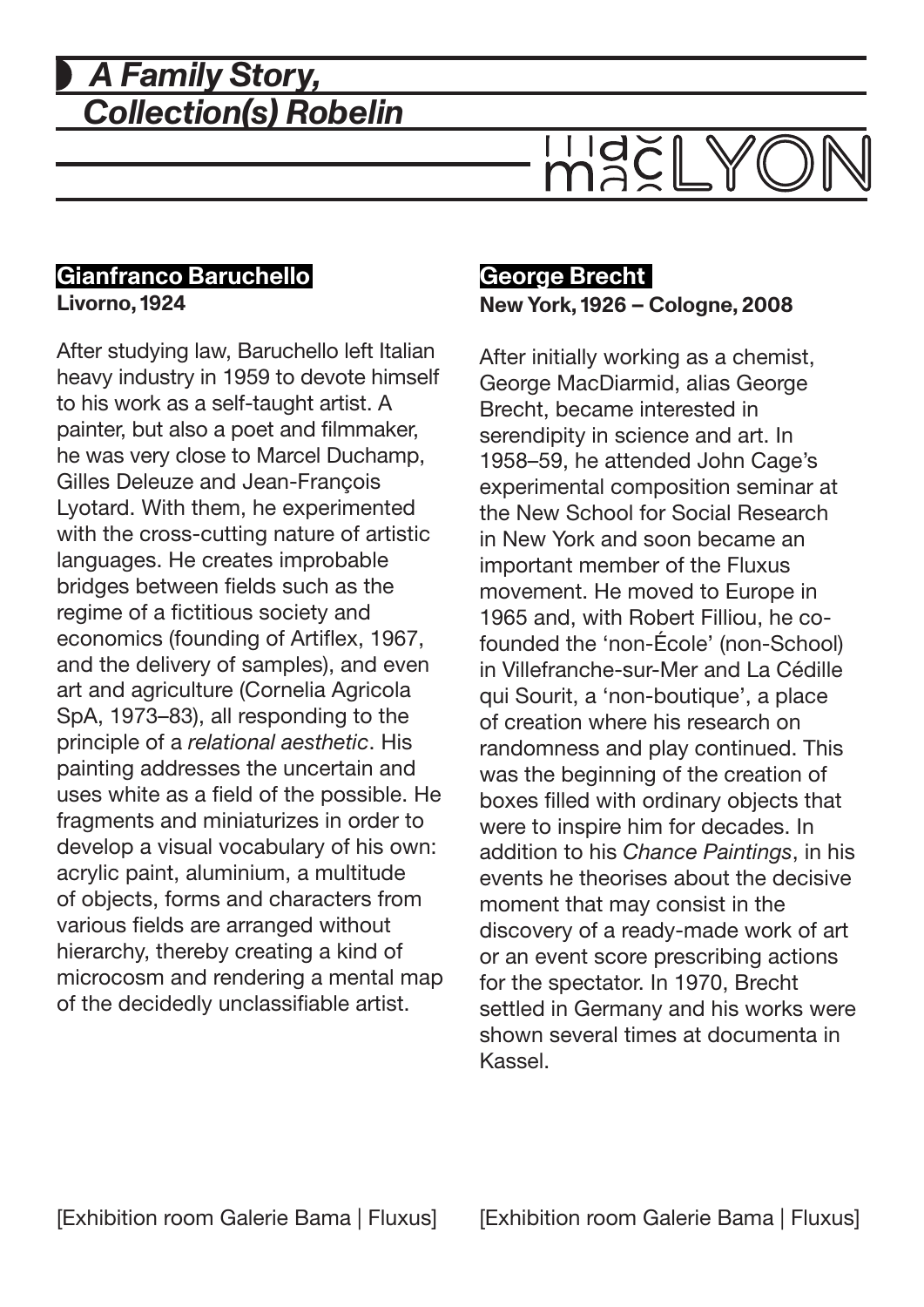# **Jean-Marc Bustamante Toulouse, 1952 Lives and works in Paris.**

After studying economics, Jean-Marc Bustamante learnt photography, notably with William Klein, whose assistant he became in the mid-1970s. From 1978, he produced large colour photographs of houses and other buildings on the outskirts of the city, which he paradoxically entitled *Tableaux*. During the 1980s, he collaborated with sculptor Bernard Bazile under the name of BazileBustamante, creating installations made up of objects and photographs. He developed several techniques and processes, including one that consists of taking a picture of photographs found in architectural magazines and then screen-printing the images onto Plexiglas. From the outset, his work has established a dialogue between photography, painting and sculpture, questioning the image and aiming to go beyond it while keeping in touch with reality, to use his words. Since 1996 he has been teaching at the École des Beaux-Arts in Paris, of which he was director from 2015 to 2019; he also taught at the Akademie der Bildenden Künste in Munich between 2010 and 2016.

# **Michael Buthe Sonthofen, 1944 – Bad Godesberg, 1994**

During his short but intense career, German artist Michael Buthe produced a wide variety of works, including paintings, photographs and assemblage sculptures, as well as stories and poems. After studying at the Werkkunstschule in Kassel, he settled in Cologne in 1968. His work then sought to reconcile the two opposing currents of Minimalism and anti-form. In 1972, he participated in the legendary documenta 5. In Morocco, where he stayed frequently between 1971 and 1991, Buthe was deeply marked by the country's traditional materials and vivid colours, as well as its spirituality. He then turned to dreamlike works playing with textures and superimposed materials.

From 1983 until his death, he taught in the Düsseldorf Kunstakademie.

[Exhibition room Abstraction; Exhibition room Light | Black and white ; Exhibition room Landscapes]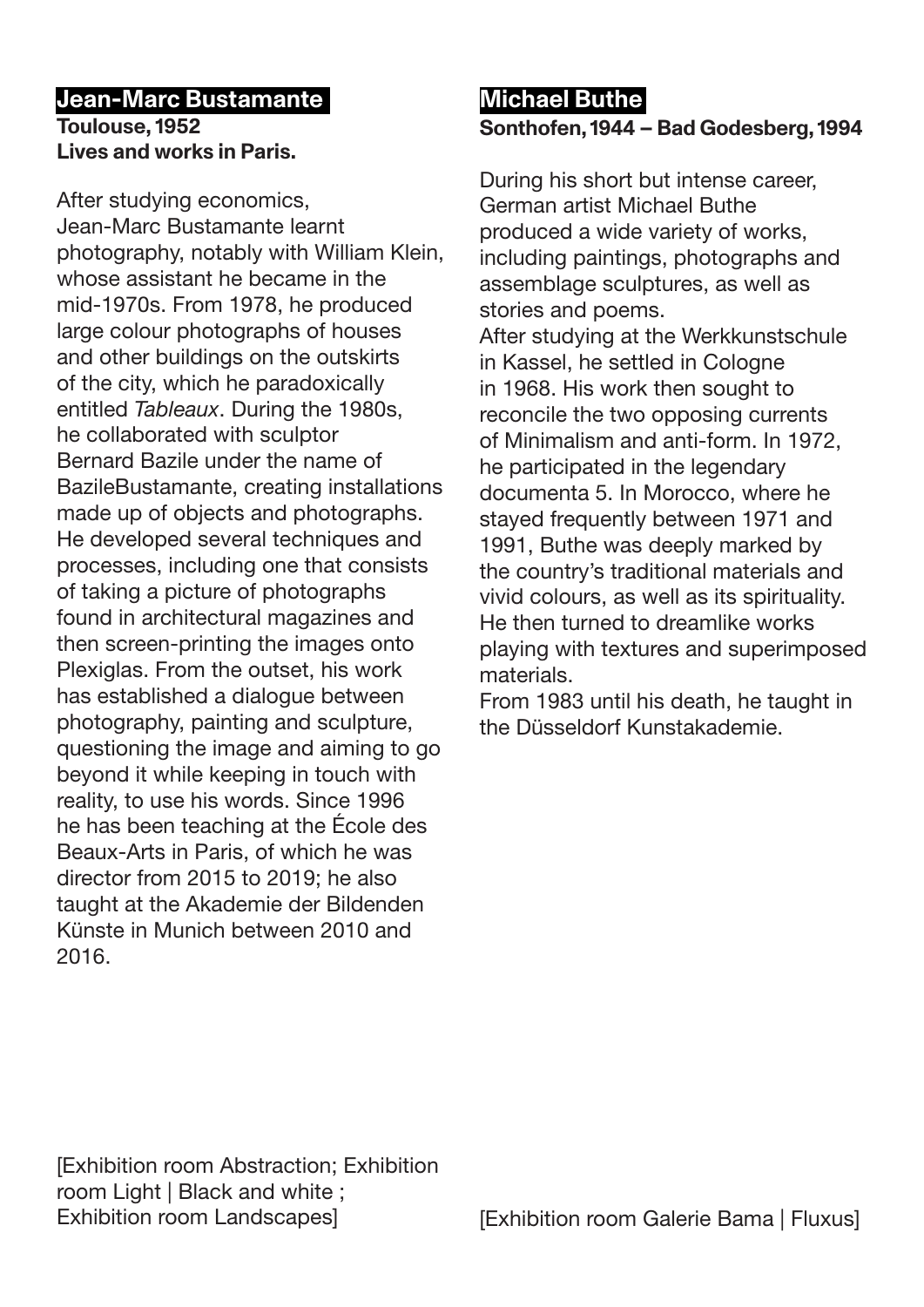# **Vlassis Caniaris Athens, 1928–1991**

After studying medicine for five years, Vlassis Caniaris continued his studies at the Athens School of Fine Art, graduating in 1955. In 1958, his first exhibition of abstract art in Athens caused a scandal. He then left for Rome, before settling in 1960 in Paris, where he frequented the Nouveaux Réalistes. He attempted to return to Athens after the military coup of 1967, but in 1969 he returned to Paris, where he explored the theme of emigration, which took him to Berlin for two years. He settled permanently in Greece in 1976 and taught at the National Technical University in Athens until 1996.

Turning away from easel painting very early on, this Greek artist drew inspiration from social and political conditions to forge a very personal style combining various raw materials and creating installations that included dolls and objects. His work was presented at the Venice Biennale in 1964 and 1988, and also at documenta 6 in 1977. He had solo exhibitions at the Musée d'Art Moderne in Paris (1970), at the Moderna Museet in Stockholm (1972) and at the Institute of Contemporary Arts in London (1976).

### **Franck Chalendard Chadrac, 1966 Lives and works in Saint-Étienne.**

The artist Franck Chalendard trained at the École des Beaux-Arts in Saint-Étienne. He is a painter whose work explores the emotional power of colour through the use of the brush. 'All the questions that run through this painting (the function of the painted image, the gestures, the references, etc.) are only addressed insofar as they fit within the limits of the flat space of the painting. Chalendard's many statements reflect his concern for the painted picture: "Trying to paint and to make a painting, that's what matters to me"' (Karim Ghaddab et al., *Franck Chalendard*, Saint-Étienne, Ceysson art publications, 2016).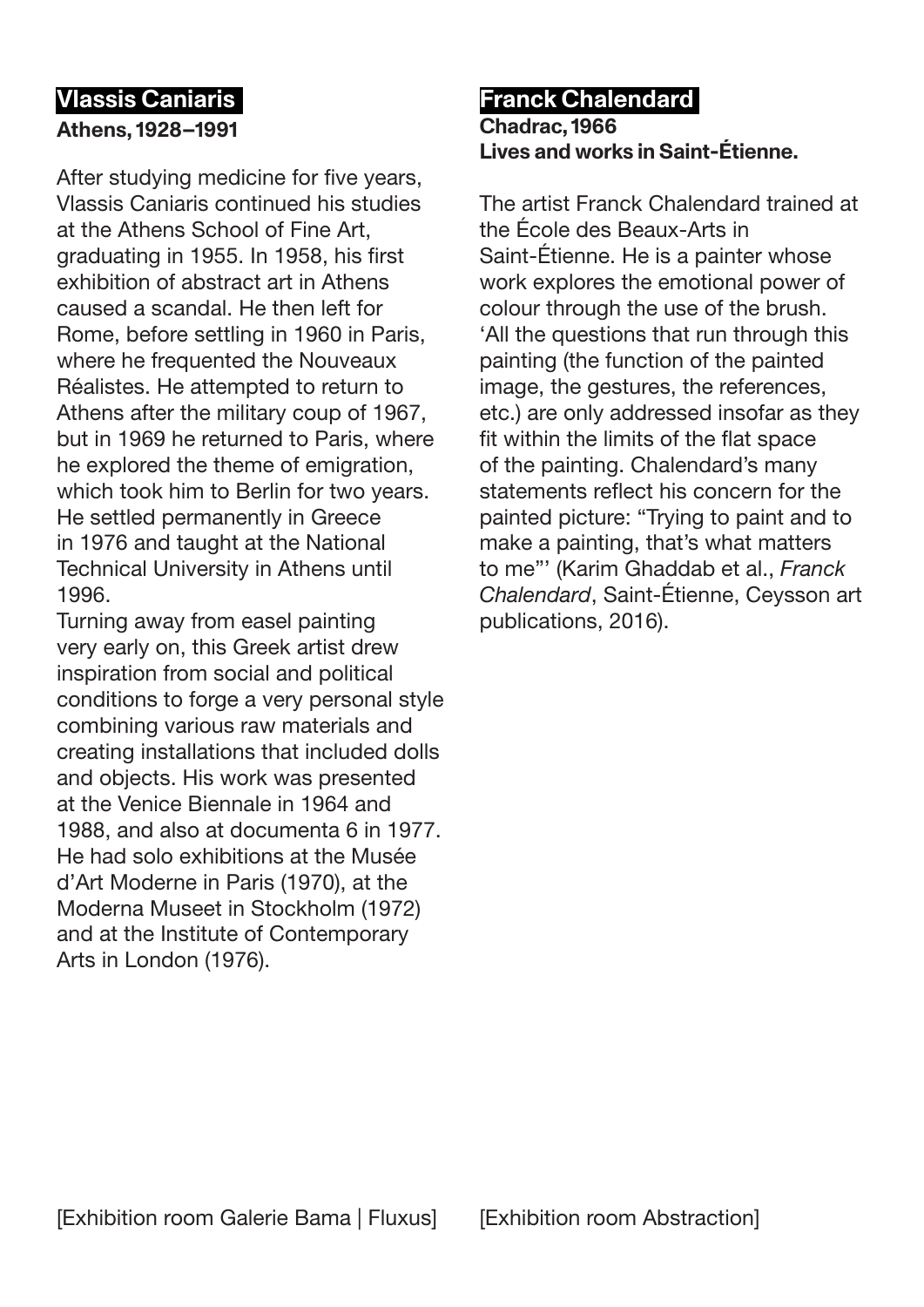# **Erik Dietman**

### **Jönköping, 1937 – Paris, 2002**

This Swedish artist was a libertarian spirit who preferred the practices of the Dada movement to the teaching of the School of Fine Arts in Malmö, and he mixed drawing, painting, assemblage, sculpture, glass blowing and poetry. A conscientious objector, Dietman left Sweden for France in 1959. He had the same sense of happening, spontaneity and provocation as the members of Nouveau Réalisme and Fluxus, although he did not join any movement. A keen reader and lover of concrete poetry, he often punctuated his works with pataphysical humour, thereby distancing himself from the linguistics of Conceptual Art.

After the destruction of the works and manuscripts that he had left in his room at the Hôtel Carcassonne, Paris, in the summer of 1962, Dietman became interested in decomposition and its prevention: this gave rise to his images and *pansés/pensés* (bandaged/ bandied), objects of adhesive plasters and bandages. In the 1980s, he diversified with sculpture – which he taught at the ENSBA school of fine art at the end of his life – which played a major part in his work, impregnated with poetry tinged with a hint of impertinence.

### **Helmut Dorner Gengenbach, 1952 Lives and works in Karlsruhe.**

Helmut Dorner studied at the Kunstakademie Düsseldorf under Gerhard Richter from 1976 to 1982 and has been teaching at the Staatliche Akademie der Bildenden Künste in Karlsruhe since 1989. Working initially with sculpture, then with painting, the German artist has drawn inspiration from various fields (including biology, contemporary music and geology). The thick and bright material of his beginnings gradually became finer and smoother, producing an almost lacquered effect.

In the early 1990s, Plexiglas became his favourite medium. The total or partial transparency of the material allows the artist to create a dialogue between the motif painted on its surface and its coloured shadow cast on the wall. Lacquer, oil, pencil, oil pastels and acetone give rise to multiple experiments which modify or alter this medium. Over the past ten years or so, Dorner has gradually returned to colour fields on wood.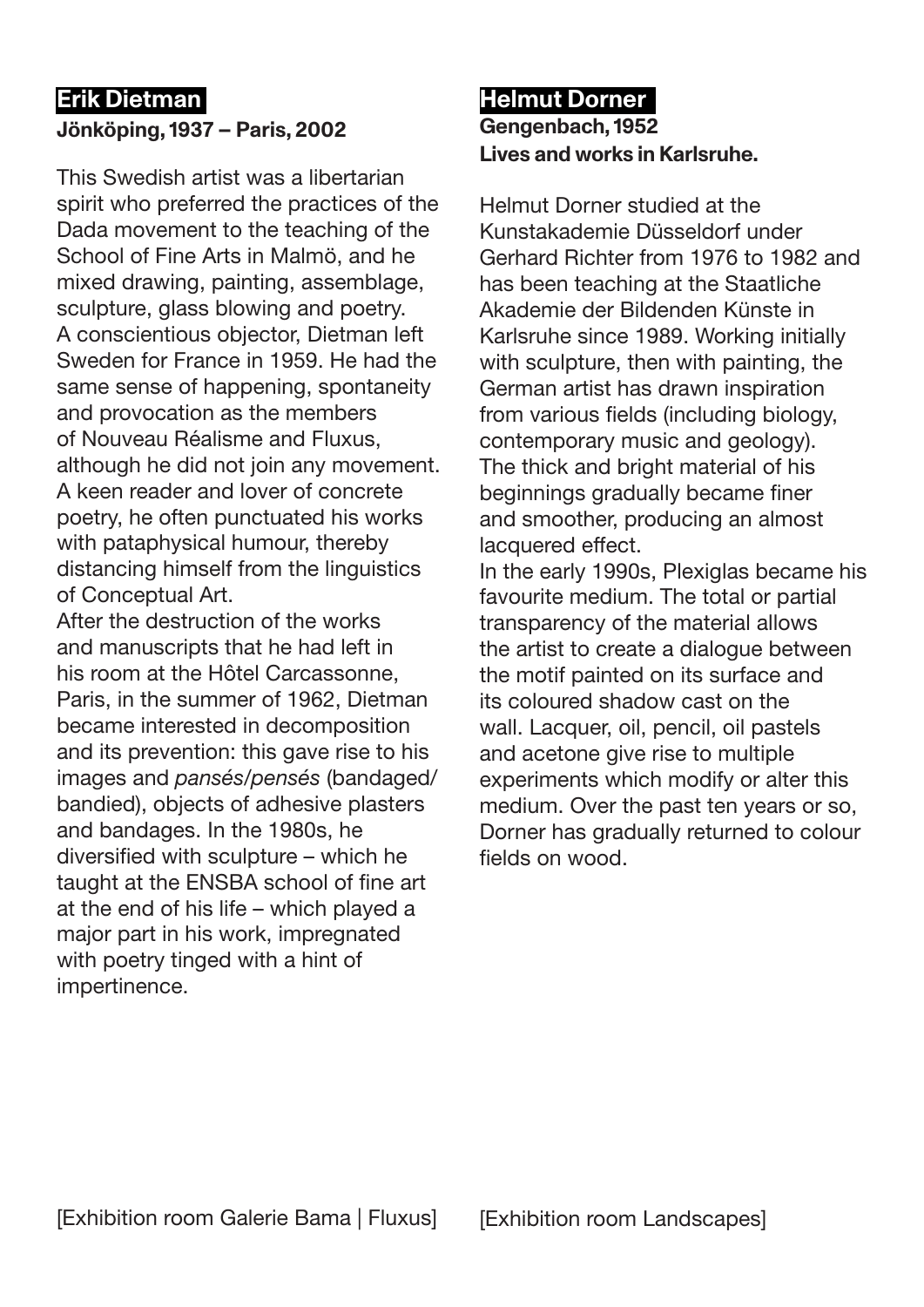# **Elger Esser Stuttgart, 1967 Lives and works in Düsseldorf.**

The French-German artist Elger Esser spent his teenage years in Rome, where his writer father and his photographer mother lived. He studied under Bernd and Hilla Becher, notably at the Kunstakademie in Düsseldorf, and is one of the heirs of this school. However, he departs from the conceptual and minimalist grid of the Bechers' objective series and compositions in favour of a picturesque elegiac poetry. His pictures resonate with the Roman *vedute* of classical painters and Romantic painting, but also Impressionism and Symbolism. With his use of old shooting and printing techniques, Esser belongs to the tradition of the pioneers of photography and the Pictorialists. Memory, present and past times and painting are at the core of his landscapes. Esser presented his work at the Rencontres Photographiques in Arles in 2009.

# **Robert Filliou Sauve, 1926 – Les Eyzies-de-Tayac, 1987**

After spending his childhood in the Gard – an area of southern France marked by the French Resistance – followed by studies in political economics in Los Angeles, Robert Filliou travelled as a UN official. In 1954, he resigned to focus on art and poetry, which he produced both individually and collectively, making it an integral part of life. Between 1961 and 1965, he lived in Paris. In 1962, he created his 'Galerie Légitime', a miniature gallery in his hat, which he renamed 'couvrechef(s)-d'œuvre(s)' (masterpiece(s)-hat) before founding the workshop-boutique La Cédille qui Sourit with George Brecht in Villefranche-sur-Mer (1965– 68). This self-taught artistic virtuoso was referred to as a 'talentless genius' in 'Interview with Robert Filliou', in the catalogue of the exhibition *Robert Filliou, Commemor*, at the Neue Galerie, Aachen, 1970. His 'artistic proposals' embrace writing, performance, street theatre, acting, assemblage and video, and are rooted in Buddhism, Dada, 1960s counterculture, concrete poetry, Conceptual Art and Fluxus. From 1967 to 1974, he lived in Düsseldorf and, together with Joseph Beuys, George Brecht, John Cage and Allan Kaprow, he published *Teaching and Learning as Performing Arts* in 1970 (a French translation was published posthumously in 1998 under the title *Enseigner et apprendre, Arts vivants*).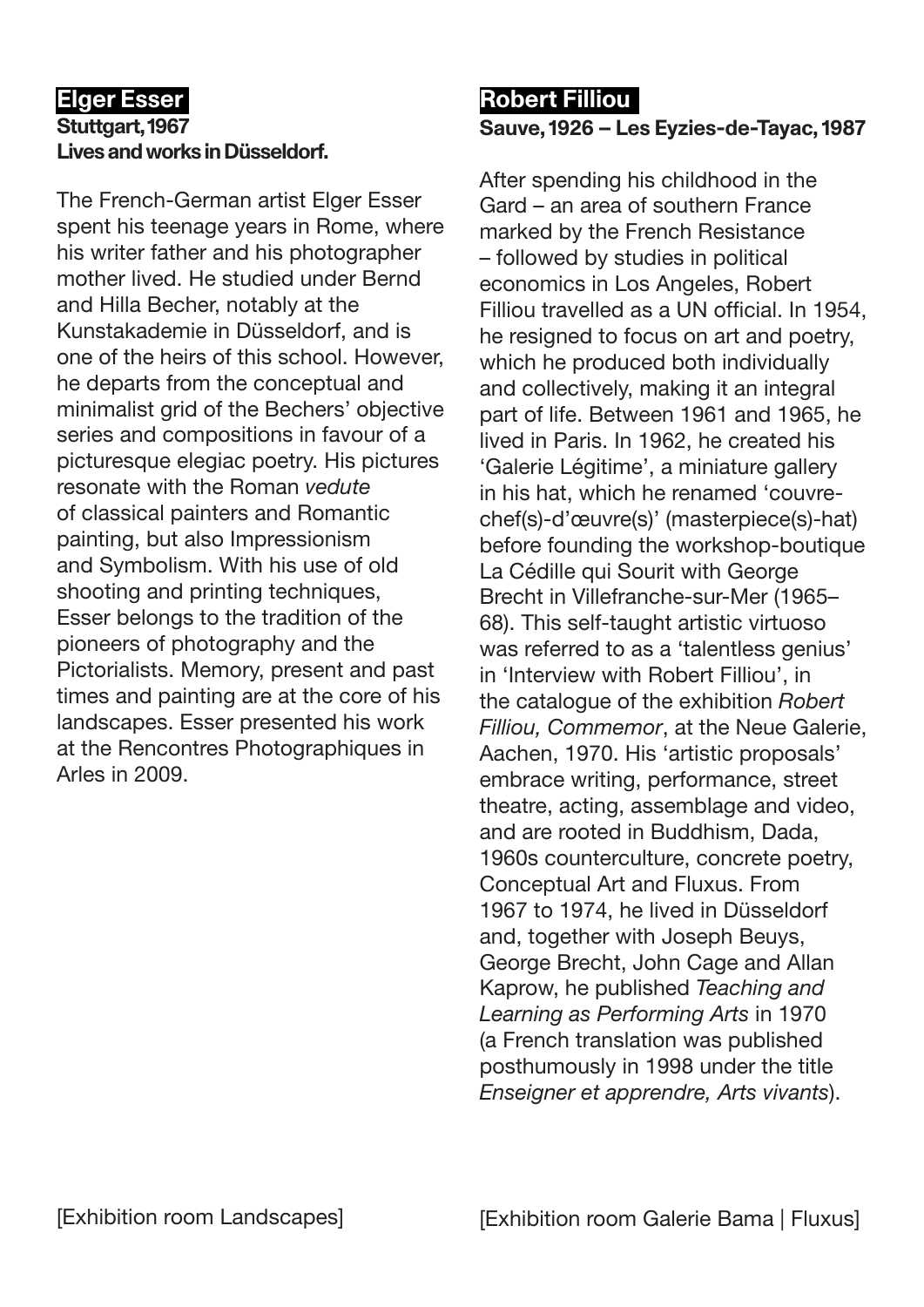# **Günther Förg**

# **Füssen, 1952 – Friburg-im-Breisgau, 2013**

German artist Günther Förg studied at the Akademie der Bildenden Künste in Munich from 1973 to 1979 and achieved international success very early on. His extremely radical work (in sculpture, painting and photography) continually questions the nature of art. The artist maintained a strong relationship with architecture, by photographing it – particularly the Bauhaus buildings – but also by using certain motifs such as the window, which became a grid in his paintings, and even in the way he took into account the spaces where his works were hung.

His critical reception changed as his output evolved: initially considered a postmodernist, he was subsequently seen as an heir to Expressionism, but there is now no doubt that his work escapes all classification.

# **Hreinn Friđfinnsson Baer Dölum, 1943 Lives and works in Amsterdam.**

Hreinn Friðfinnsson trained at the Icelandic College of Arts and Crafts in Reykjavik before founding the group Sum in 1965 with Sigurður Guðmunðsson and Dieter Roth. A member of the Icelandic artistic avant-garde, he is based in Amsterdam and has pursued an international career since the 1970s. Reminiscent of Duchamp's infrathinness, his works are characterised by their economy of form, conceptual acuity, poetic evocation and a concern for the tiny, the variation, the double and transparency. Using natural materials as well as found objects and images, the artist subtly addresses nature, its laws and balances, and humankind's relationship with it, which veers between otherness and belonging.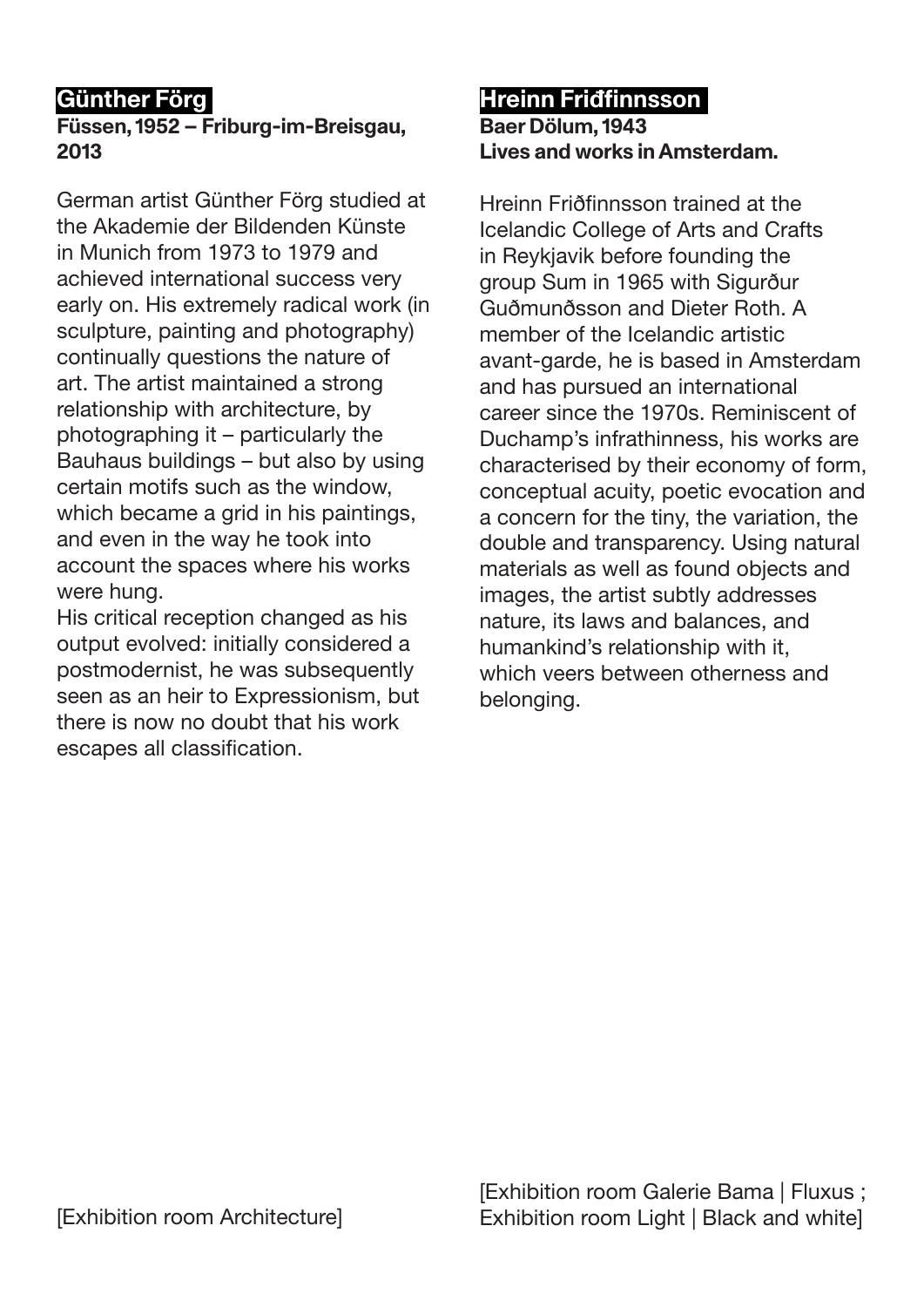# **Pia Fries**

#### **Beromünster, 1955 Lives and works in Düsseldorf and Munich.**

After studying sculpture in Lucerne, Pia Fries was admitted to the Kunstakademie Düsseldorf in 1980, where she studied with Gerhard Richter. Since the mid-1980s, the Swiss-born artist has been painting abstract works. Colour occupies a central place in the composition of her works. Each application of thick colour reveals the trace of the tool used and creates various volumes – reserves, crevices, gaps and traces of shearing – all reminiscent of sculptural work. The expressiveness of her abstract works starts with figurative elements from which she extracts fragments that she silk-screens on the support of her paintings, which is often a wood panel. She is interested in several artists from the 16th to the 18th centuries, including the naturalist Maria Sybilla Merian (1679–1717), in particular a contemporary reprint of the plates of the album *Erucarum Ortus* (Dover Publications Inc., 1991).

# **Bernard Frize**

**Saint-Mandé, 1954 Lives and works between Paris and Berlin.**

Bernard Frize has been a major figure in abstract painting for the past forty years. In 1977, the French artist began producing work in large series which, as he put it, established constraints (a formal protocol) in order to avoid having to choose and to be able to continue. Chance and randomness play an important role in his work: for example, works *Untitled B5* and *Untitled B6* were produced by pouring paint of several colours into a large container that the artist left to dry for a month and a half before transposing the 'skin' onto the stretched canvas. These unforeseen events also allow the artist to escape from the series currently in progress and to imagine the next series. Frize uses countless techniques and processes in his operations, producing works that sometimes require great precision and craftsmanship. At other times, his works are produced 'without much effort' at all, depending on the formal protocol at play. Frize takes the observer into account in his work. He seeks to produce paintings that are 'true to the viewer', works that neither dominate nor crush the onlooker.

[Exhibition room Abstraction ; Exhibition room Light | Black and white]

[Exhibition room Bernard Frize ; Exhibition room Light | Black and white] Noir et blanc]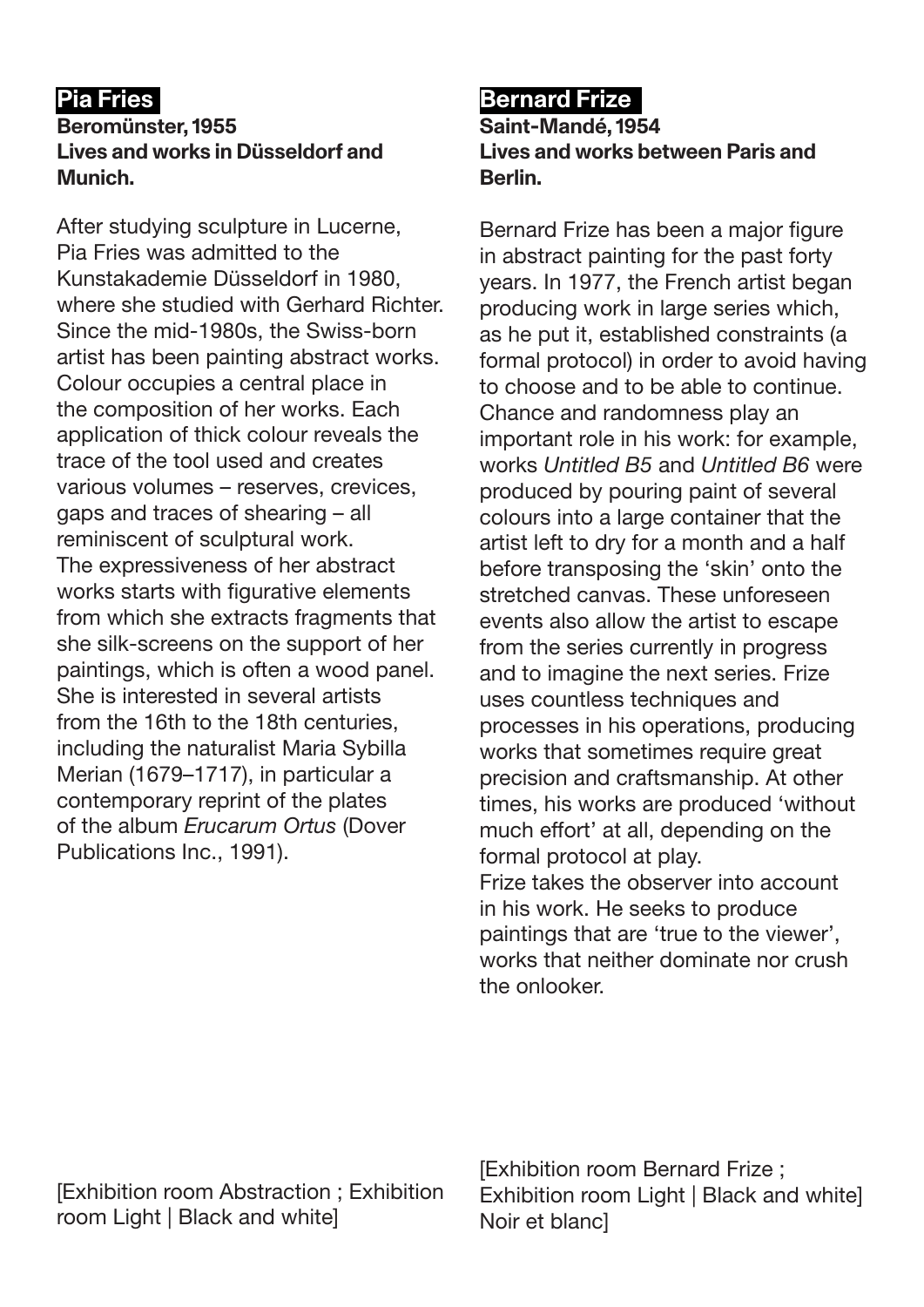# **Jochen Gerz**

#### **Berlin, 1940 After being active in Paris for a long time, he has been living in Ireland since 2008.**

Initially a philologist and linguist, it was through writing and concrete poetry that the self-taught Jochen Gerz approached artistic creation, mixing performance, installations, photography and video. After taking part in the 37th Venice Biennale in 1976 and in documenta 6 and documenta 8 in Kassel, Gerz became increasingly involved in participatory events in public spaces. In 1986, he produced the first of his *anti-monuments* – against fascism in Hamburg in 1986 and against racism in Saarbrücken in 1993. These non-monumental, imperceptible even, works resituate responsibility for memory in man and explore authorship and the work of art. For Gerz, art is above all a social activity, involving the artist as well as the community in a reflexive process.

#### **Rodney Graham Abbotsford, 1949 Lives and works in Vancouver.**

After studying literature at the University of British Columbia in Vancouver, Rodney Graham studied conceptual photography alongside Ian Wallace. Since the mid-1970s, using a wide variety of means, the artist has questioned the relationship between reality and its representation. His complex works, which use text and image in very diverse forms, multiply literary and philosophical references. In several works, he questions our own perceptive mechanisms. In 1991, to emphasize the relationship between the photographic process of the *camera obscura* and the way in which the image is first perceived upside down by the retina, and is then turned around by the brain, Rodney Graham produced a series of photographs in which each shot is of an upside-down tree, disrupting our perceptual habits.

[Exhibition room Galerie Bama | Fluxus ; Exhibition room Light | Black and white]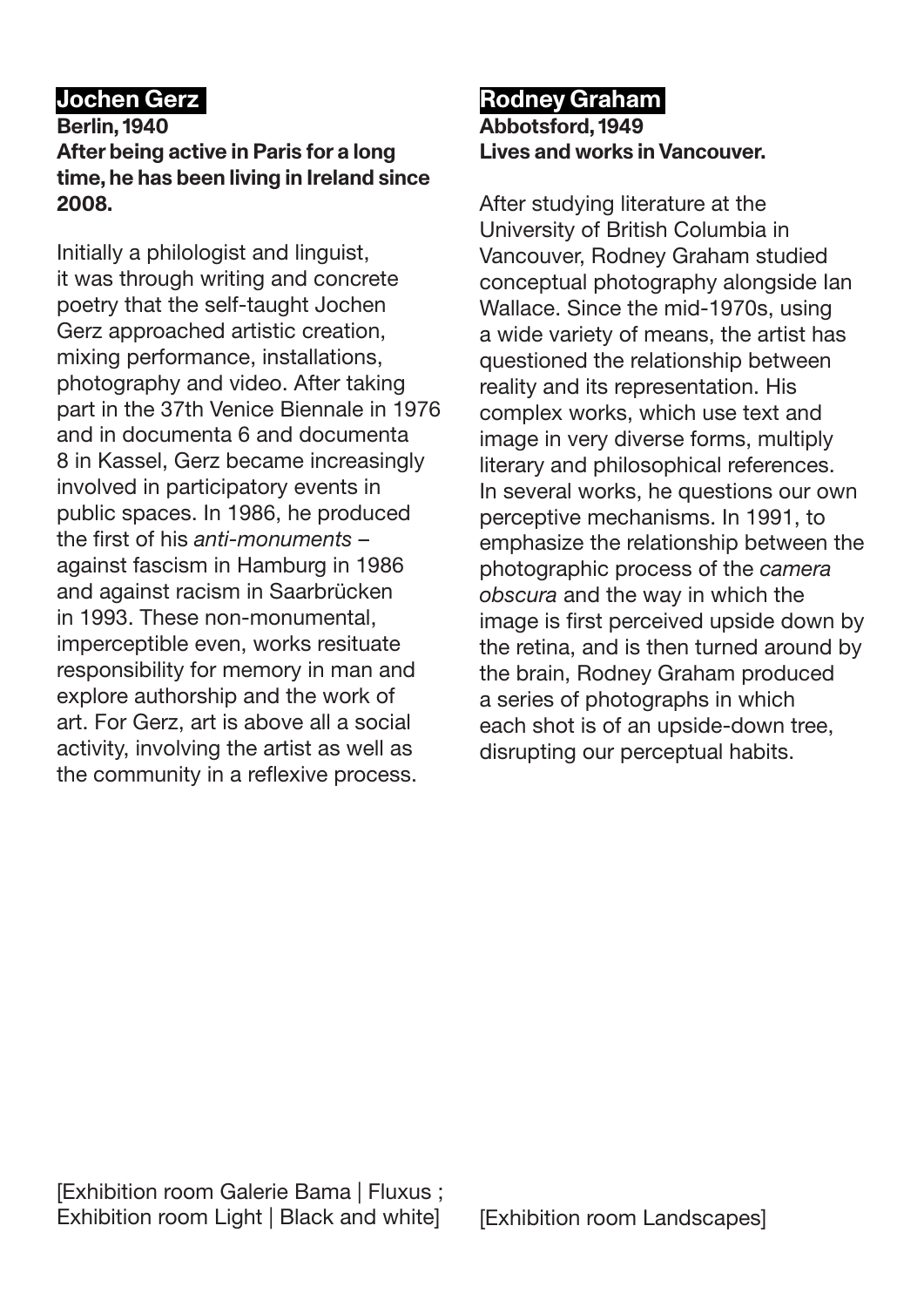# **Olaf Holzapfel**

### **Dresden, 1967 Lives and works between Berlin and Argentina.**

Born in Germany, Olaf Holzapfel studied at the Kunstakademie in Dresden. From the start, his work has focused on how people organise their living space, both in urban and rural situations, and on the impact of humans on their environment. The artist's language is very rich, ranging from the use of traditional craft techniques (such as straw, in an adaptation of Polish customs, and weaving, which is based on ancestral skills from several regions of the world) to digitally generated designs. This leads him to produce paintings, sculptures, installations and photographs that explore the interstices between nature and culture, between two geographical spaces (borders), between art and craftsmanship, and finally between the two-dimensional image and the three-dimensional form in space.

# **Callum Innes Edinburgh, 1962 Lives and works in Edinburgh and Oslo.**

Callum Innes studied drawing and painting at Gray's School of Art and graduated from Edinburgh College of Art in 1985. Since then, he has established himself as one of the most important abstract painters of his generation, following on from the Canadian-American painter Agnes Martin (1912–2004). With great formal rigour, he leaves reserves (unpainted areas), adding and removing paint, using turpentine to adjust an area of solid colour. Each painting results from a balance of doing and undoing, seeming to originate from the interruption of the creative process. However, each one is added to the series of paintings that preceded it, which it extends and modulates. This process of constant progression is an examination of time, destiny, the creative act, presence and absence.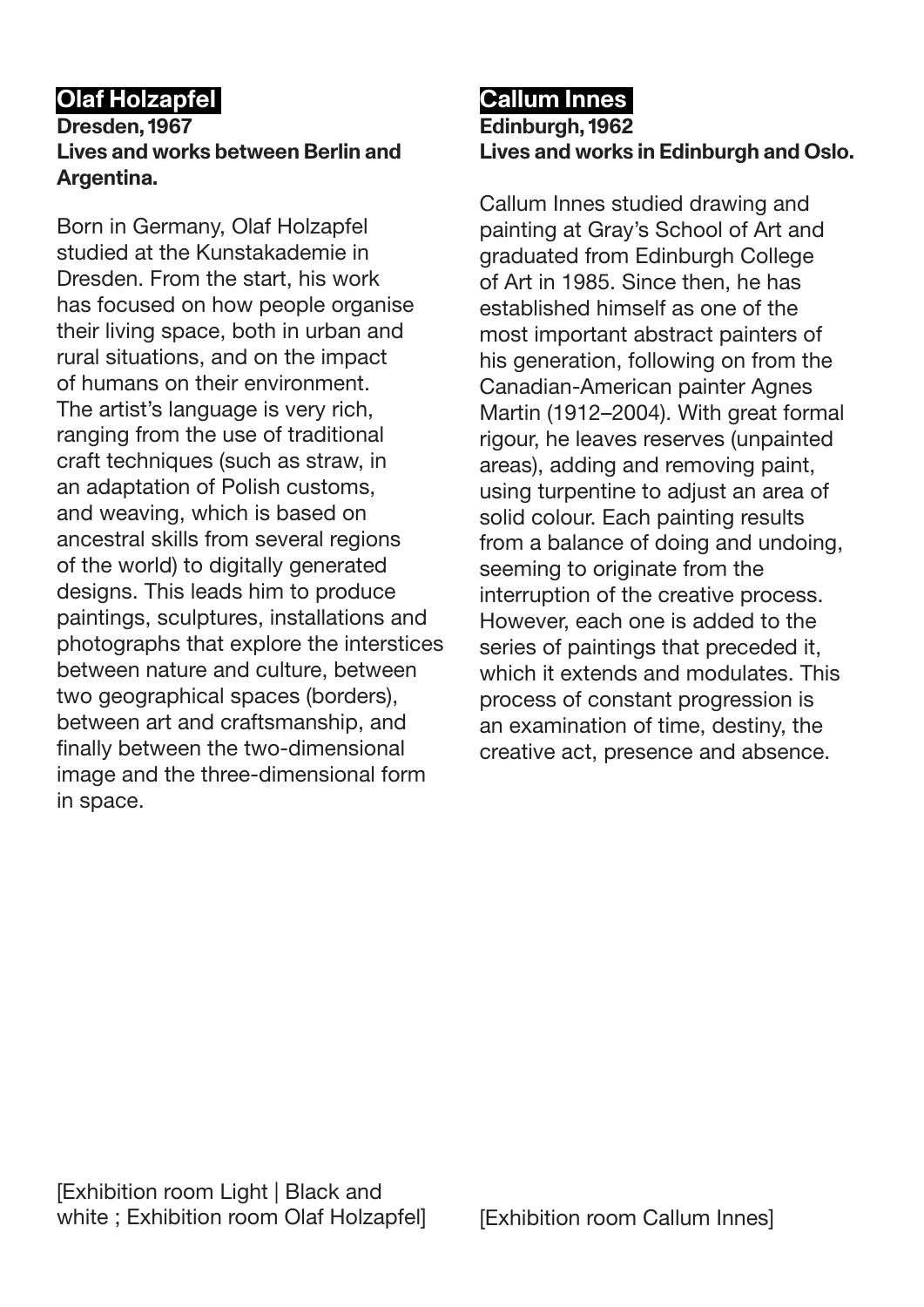# **Harald Klingelhöller**

### **Mettmann, 1954 Lives and works between Karlsruhe and Düsseldorf.**

The German artist Harald Klingelhöller studied at the Kunstakademie in Düsseldorf in the 1970s. Since the mid-1980s, he has made language the raw material of his work. Letters and words, taken from press clippings and legal texts as well as poems and even medical vocabulary, are transposed to volumes in space using a wide variety of materials: cardboard, plaster, concrete, steel, wood and glass. The titles of his works play an important role: they sometimes seem to define the works unequivocally, but they also highlight the evocative power of words and their ability to conjure up images. The artist defines himself as 'an idle stroller through language' and has produced a body of work whose meaning is continually developing and being extended.

#### **Annette Messager Berck-sur-Mer, 1943 Lives and works in Malakoff.**

Annette Messager entered the École Nationale Supérieure des Arts Décoratifs, Paris, in 1962. The raw material of her work is her own story, around which she invents characters whose gestures and attitudes she transcribes. In the process, she highlights the social status of women. In the 1980s, the artist produced several works that were spatial representations of the body, while, in the 1990s and 2000s, she produced a growing number of sculptures and huge installations in which she incorporated movement. Recurring figures have appeared, such as Pinocchio and the witch, and objects linked to childhood, such as soft toys, are used. The childish universe has a much more nightmarish counterpart, with her works occupying a disconcerting space between the two. Messager is linked to the 'individual mythologies' movement; for her, her entire oeuvre speaks of fragments and parts of bodies.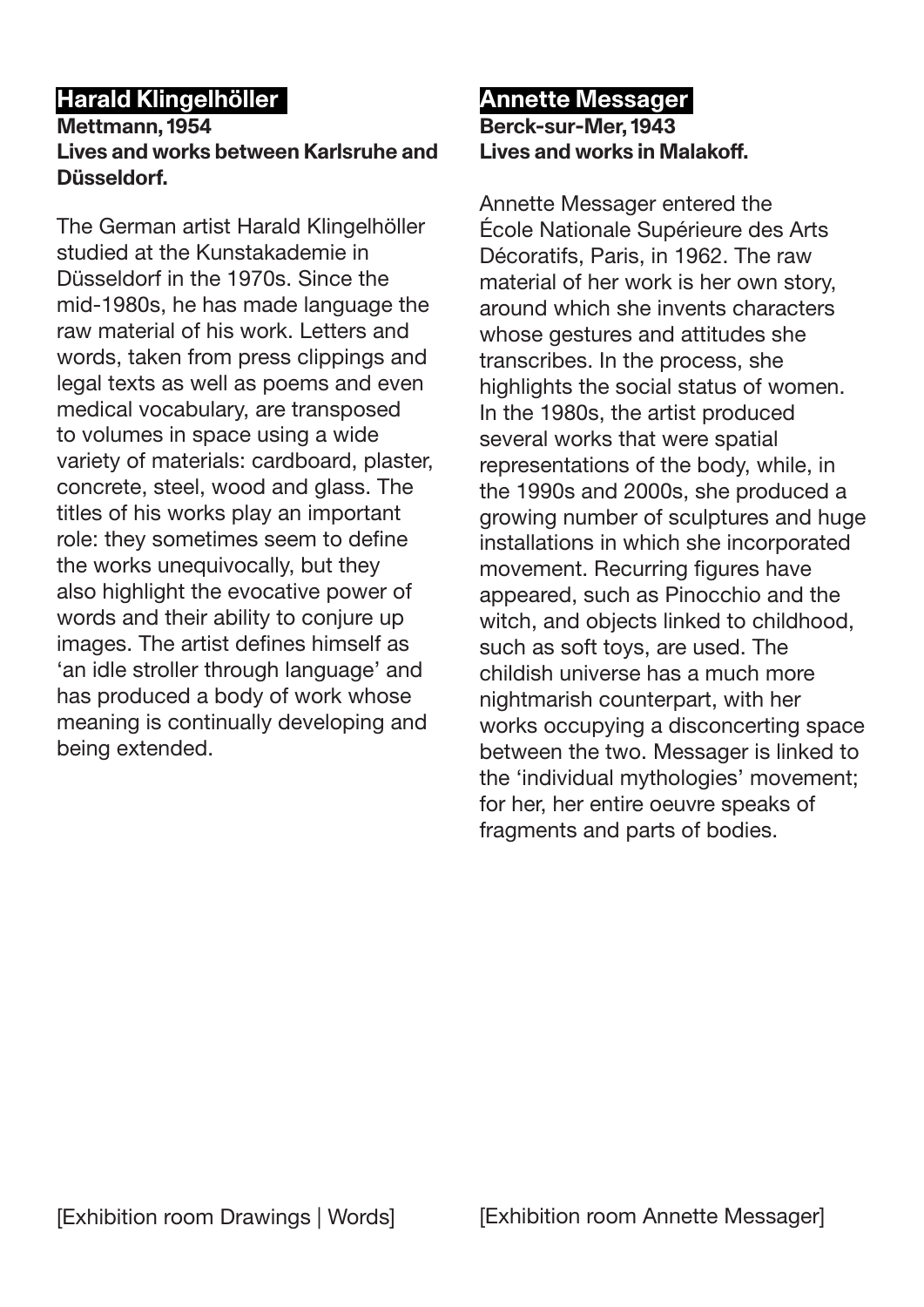# **Wilhelm Mundt**

### **Grevenbroich, 1959 Lives and works in Rommerskirchen, Cologne and Dresden.**

This German sculptor studied at the Kunstakademie in Düsseldorf with Tony Cragg and Klaus Rinke. He now teaches at the Hochschule für Bildende Künste in Dresden. In the 1980s he created foam sculptures, accumulating a lot of scraps and rejects. He became famous for his series of *Trashstones*, which he started making in 1989 and continues to develop today. Evoking natural forms, these 'waste stones' are full of paradoxes and meaning: the artist makes them by covering waste from his studio in a technically advanced coating. A genealogy is thus established from one to the other, and their visible numbering gives these biomorphic works of seemingly random shapes a systematic, conceptual seriality. The creation, transmission and conservation of artworks are confronted with the question of our ecological future.

# **Tom Phillips London, 1937 Lives and works in London.**

Born in 1937 in London, Phillips studied Anglo-Saxon literature and Renaissance iconography at St Catherine's College, Oxford, and drawing at Ruskin School of Drawing and Fine Art. This versatile artist made a name for himself in classical and experimental music, as well as in the visual arts through his paintings, drawings and collages. Literature holds a special place in his work, since he both writes concrete poetry and illustrates and ornaments texts. Since 1966, he has been working on his long-term project *A Humument*, in which he ornaments and transforms the Victorian novel *A Human Document* (1892) by W. H. Mallock. As a collector, he happily channels his creativity into the transmission of the collected heritage by putting forward proposals for exhibitions and publications. In 1984, Phillips was elected to the Royal Academy of Arts.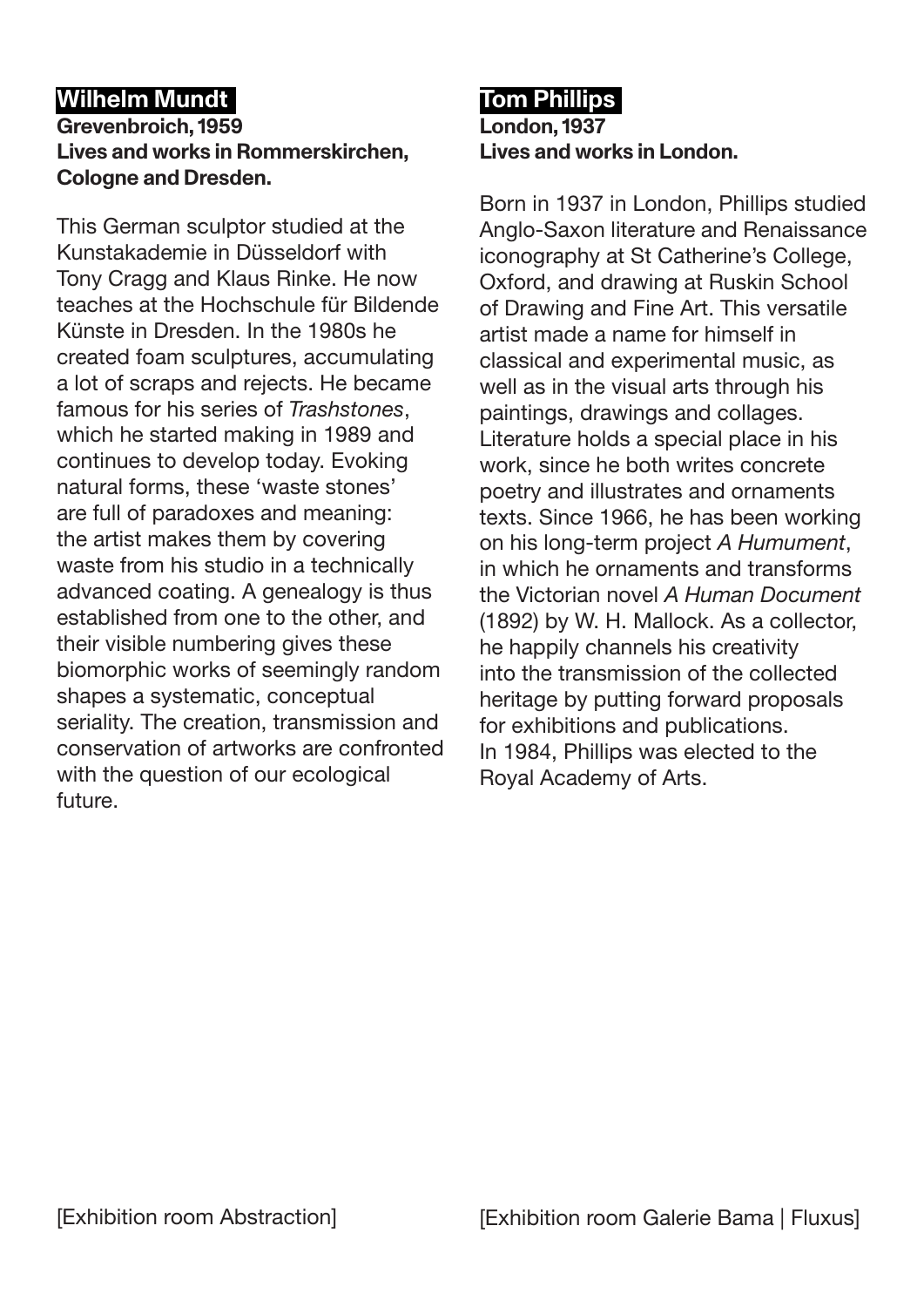### **Pascal Pinaud Toulouse, 1964 Lives and works in Nice.**

Pascal Pinaud teaches painting in Nice, where he has lived since he studied with Noël Dolla at the Villa Arson. He is a prolific painter who continually expands the possibilities of painting. His oeuvre reflects his constant concern for execution and his marked predilection for the aesthetic and synaesthetic qualities of materials. He borrows unexpected media from everyday life, crafts and industry, such as crocheted wool, car lacquer, bandages and bobbins of thread in all sorts of colours. He also intervenes in exhibition spaces so that his works can be seen in new ways. In addition to painting, he also produces sculptures, installations, drawings and photographs. Pinaud is now widely represented in French public collections.

# **Éric Poitevin Longuyon, 1961 Lives and works in Mangiennes.**

After discovering photography at an early age, Éric Poitevin studied at the École des Beaux-Arts in Metz. When he was only twenty-four years old, he received a grant from the French Secretary of State for War Veterans Affairs and travelled all over France in order to take portraits of one hundred veterans of the Great War. His language was already taking shape: the very simple portraits were taken with a large-format view camera, a technique he continues to use today. In 1989, he had a year-long in residency at the Villa Medici in Rome. Throughout his career, he has redefined several artistic genres – portraiture, landscape and still life – offering to the viewer 'subjects' that are stripped of all frills and artifice. Poitevin has been a studio head at the École des Beaux-Arts in Paris since 2008.

[Exhibition room Abstraction ; Exhibition room Drawings | Words]

[Exhibition room Portraits ; Exhibition room Landscapes]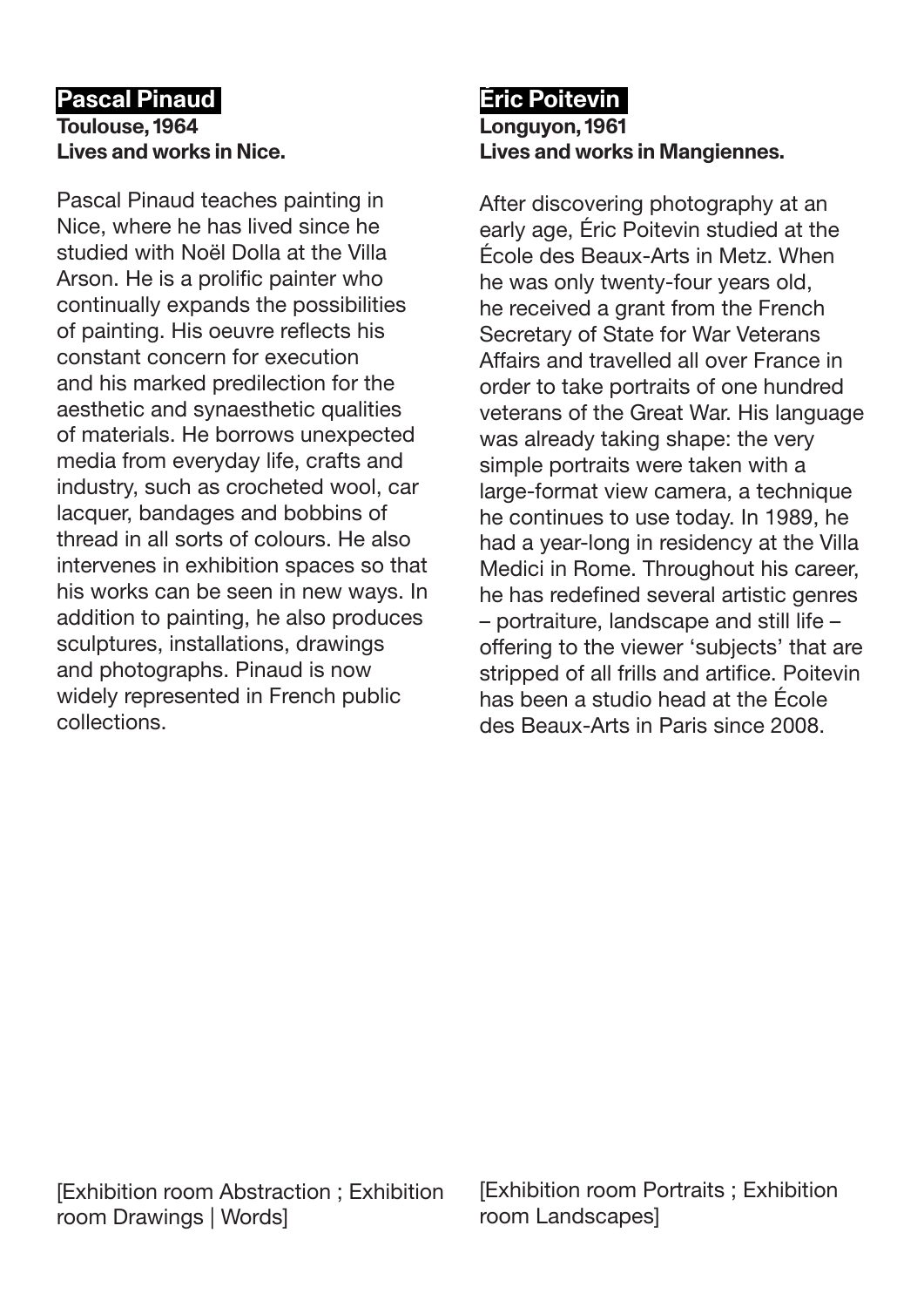## **Denis Pondruel Paris, 1949 Lives and works in Amiens.**

After studying engineering, Denis Pondruel decided to become an artist. Self-taught, he shunned traditional techniques, drawing on his technical knowledge and scientific methods to apply technologies from the world of industry. He designs logic systems and builds machines, using metals, composite materials, motors and electronics. He is also strongly drawn to literature, poetry and theatre, frequently referring to works from these disciplines, as in his homage to Paul Celan. His scientific training gives him considerable freedom in the creation of his works, which are conceived not as metaphors, but as models – that is, as representations based on functional analogies rather than similarities of form.

# **Dieter Roth Hanover, 1930 – Basel, 1998**

Karl Dieter Roth, alias Diter Rot / Diterot / Dietrich Roth, was a multi-facetted artist, as suggested by his various signatures, the different places where he lived – Denmark, Iceland, USA, Germany and Switzerland – and the numerous media that he used and accumulated. Roth was close to the Fluxus movement. He casually likened and questioned art and life, deriving the material of his textual and visual art works from everyday life. From the 1950s, his object-books were nurtured by his graphic design studies in Bern and his taste for constructivism and optical art. In 1970, he created his first spice cupboard. By using organic materials, he then created works destined to become perishable objects which, through their transformations, question the possibility of artistic representation. In the 1970s, Roth created his own museum in Hamburg; in 1982, he represented Switzerland at the Venice Biennale.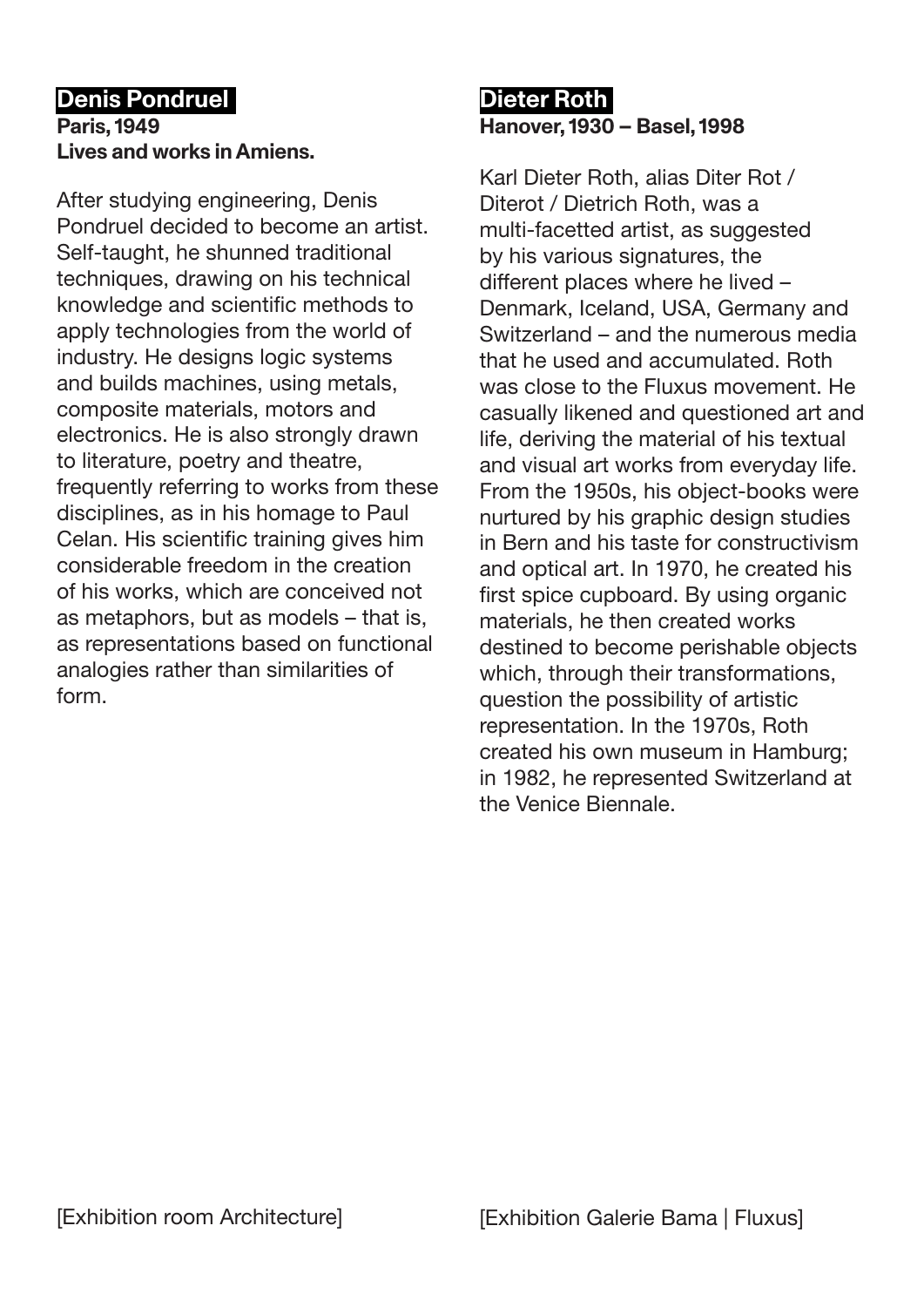# **Thomas Ruff**

### **Zell am Harmersbach, 1958 Lives and works in Düsseldorf.**

Between 1977 and 1985, this German artist was a disciple of the Bechers at the Kunstakademie in Düsseldorf, whose professorial chair he took over between 2000 and 2006. Ruff borrows his masters' conceptual seriality of their work, but, whereas they employed conditions of constant shots to formulate an objective photography, he questions the ability of photography to reflect reality. The radical starkness of his photographs induces a disturbing strangeness that accentuates his choices of printing techniques or digital alterations, ranging from night shots, disproportionate formats for portraits evoking passport photos, appropriation and transformation, to the abstraction of existing photographs. Everything invites us to take a distanced look at reality, but also at photography.

### **Anne-Marie Schneider Chauny, 1962 Lives and works in Paris.**

After studying at the École des Beaux-Arts in Paris, Anne-Marie Schneider quickly achieved considerable success, notably at documenta X in 1977, after being invited to participate by Catherine David. 'My drawing is my daily writing. It saves me from writing with words,' she explains. Pencil, India ink, charcoal, watercolour and acrylic are the tools she uses to produce this daily writing. Her drawings mix hybrid figures, object-bodies from her imagination, which veer between dreamlike images and cruel visions with biting humour. The artist also transcribes everyday life as she perceives and receives it through the media, delivering images of a painful and sometimes violent world.

[Exhibition room Abstraction ; Exhibition room Light | Black and white ; Exhibition room Portraits ; Exhibition room Architecture ; Exhibition room Landscapes]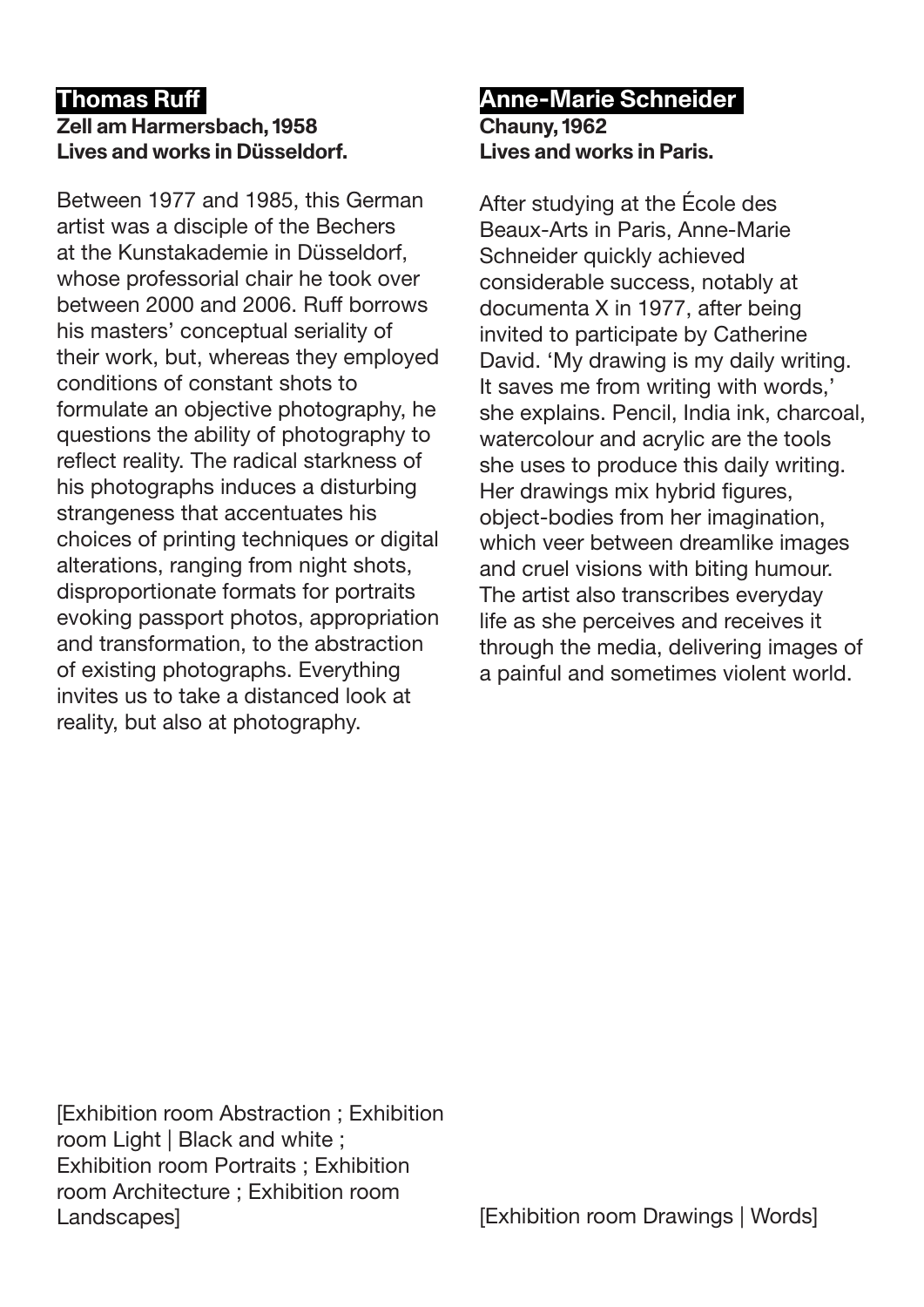### **Thomas Schütte Oldenburg, 1954 Lives and works in Düsseldorf.**

After visiting documenta 5 twice, Thomas Schütte decided to study at the Kunstakademie in Düsseldorf, where his teacher was Gerhard Richter. Starting in 1973, he has been designing miniature models with various materials, out of which he sometimes later produces sculptures, installations, models and even lithographs. He is thus constantly shifting around, conceiving his works on different scales, sometimes returning to certain recurring subjects or ideas years later. His three-dimensional works employ a wide variety of media (ceramics, bronze, steel, aluminium, glass), demonstrating his technical virtuosity. Ever since his student days, drawing has occupied a central place in his work. His recurring motifs range from the representation of architecture to public sculpture, including all kinds of subjects – flowers, faces and constructions – that he describes as remnants of tradition.

# **David Shrigley Macclesfield, 1968 Lives and works in Glasgow.**

David Shrigley studied environmental art at the Glasgow School of Art. On completing his studies in the 1990s, he began publishing books of deliberately childish line drawings, bearing random words like fragments from overheard in conversations. With dark cynical humour, they highlight the absurdity of our fears. His drawings are never reworked or corrected, and often include doodles. The artist does not limit the distribution of his works to the traditional channels of the art market, embarking on numerous collaborations in order to make his drawings popular objects. Although drawing is central to his work, he also produces paintings, installations, sculptures and interventions in public places that he photographs and subsequently exhibits. Through this type of work, he examines the relationship of works of art with their environment and the way in which they are perceived.

[Exhibition room Thomas Schütte ; Exhibition room Portraits ; Exhibition room Architecture]

[Exhibition room Portraits ; Exhibition room Drawings | Words]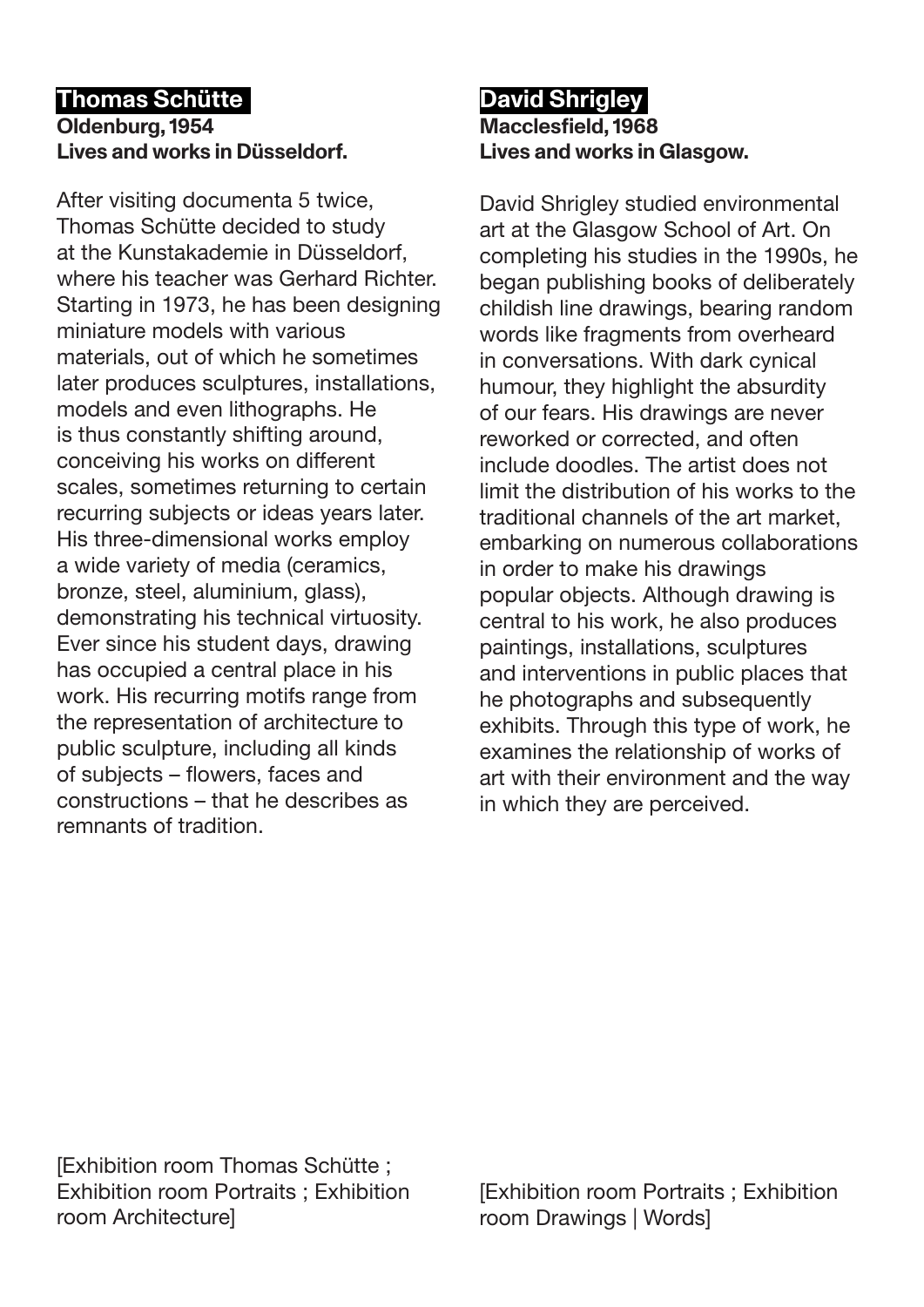### **Thomas Struth Geldern, 1954 Lives and works in Berlin.**

This German photographer studied at the Kunstakademie in Düsseldorf from 1973 to 1980 – firstly painting with Gerhard Richter and Peter Kleeman, then photography with Bernd and Hilla Becher. Using a large view camera, Thomas Struth creates richly-detailed shots, which are most often printed in large formats to facilitate their contemplation. He thus reveals the theatre of the world and its invisible links – links between a given society and its urban or natural environment, between individuals, between a work and its audience – as demonstrated by his urban views known as 'places of the unconscious', his family portraits and, since the late 1980s, his museum photographs. *The mise en abyme* of the latter invites us to think of photography itself as an object that affects the 'viewer' and his or her environment.

#### **Hiroshi Sugimoto Tokyo, 1948 Lives and works in Tokyo and New York.**

Hiroshi Sugimoto went to Los Angeles in the early 1970s to study photography, then moved to New York. Initially known for his photographs, he is also an architect and creates sculptures and installations. His iconic photographic series question the transcription of time and light. He uses large-format view cameras and extremely long exposure times, as in his *Theaters* series, which includes the Trylon Theater in Queens, New York City. For this series, started in 1978, he photographs cinemas, opening the shutter at the beginning of the film and closing it at the end, resulting in an intense contrast between the whiteness of the screen and the darkness of the auditorium. In *Lightning Fields* (2009–10), the exploration of the effects of electric discharges on dry photographic plates is a tribute to two pioneers, one an inventor, Benjamin Franklin, and the other a photographer, William Fox Talbot.

[Exhibition room Light | Black and whitel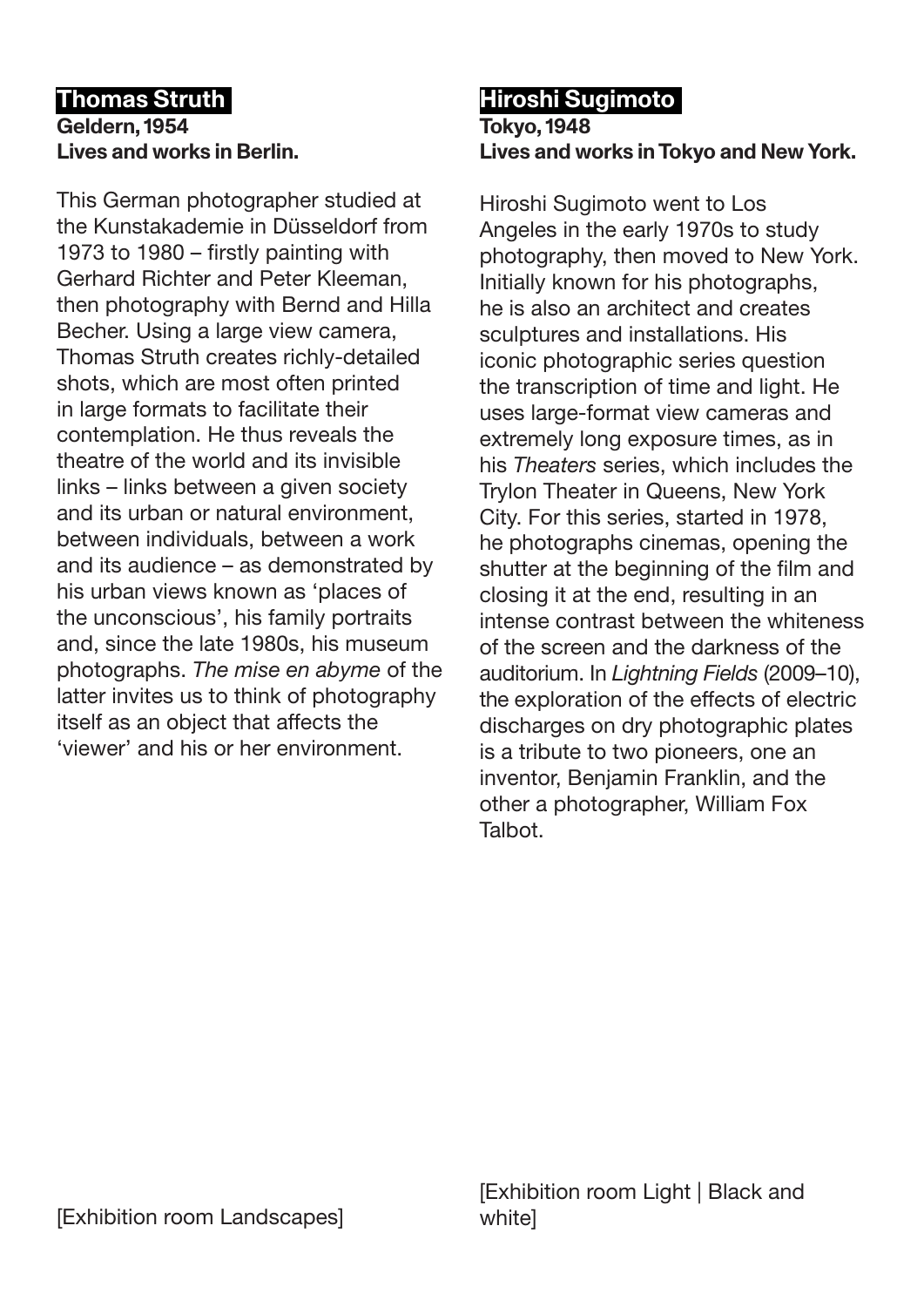# **Mitja Tušek Maribor, 1961 Lives and works in Brussels.**

The artist Mitja Tušek was born in 1961 in Maribor, Slovenia, and studied at the École Supérieure d'Art Visuel in Geneva. He experiments with a range of techniques in his painting, including mixing wax with paint, superimposing layers and working with pictorial monotypes and prints. He handles colours, materials and shapes in a purely pictorial approach, transcending figurative and abstract categories. Even when Tušek takes a photograph as a starting point, the inclusion of reflective materials and the interplay of transparency and opacity in the superimposed pictorial layers remove the perceived image from reality and give it the evanescence and vividness of a vision. In 1992, Tušek took part in documenta 9 in Kassel.

## **Françoise Vergier Grignan, 1952 Lives and works in Grignan.**

The artist Françoise Vergier, based in her native Drôme region, is a painter, designer, sculptor and ceramicist. Her works, executed with great finesse, have the singularity and strangeness of Surrealist objects. However, the chance encounter is replaced by the evocation of numerous artistic, philosophical, mythological, religious and popular references through which she expresses her existential feelings. Femininity and motherhood play a central role, as does the physical and spiritual relationship of human beings to the world. The artist's attention to materials and nature, as well as the holistic way in which she conceives of existence and creation, have opened up many gateways to African and Far Eastern forms of spirituality, from which she draws part of her inspiration.